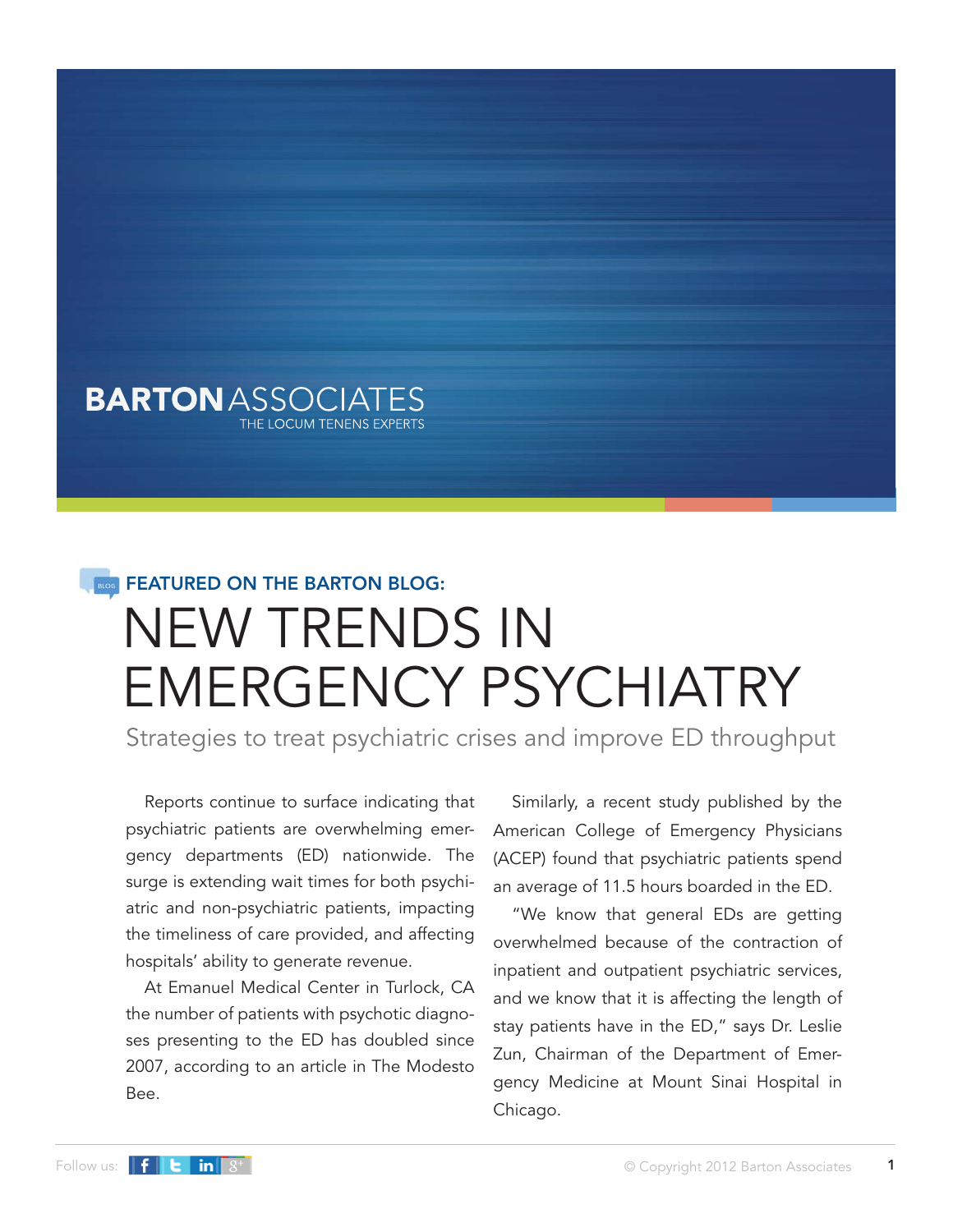In fact, a recent HealthLeaders Media Intelligence Report survey found that 46% of respondents said their ED is overcrowded, and 43% said improving patient flow was their greatest strategic challenge.

To deal with the influx of patients with psychiatric needs, some facilities are implementing Psychiatric Emergency Service (PES) programs. According to the HealthLeaders Media report, 42% of EDs surveyed have programs that focus specifically on psychiatric health issues.

### **Comprehensive Psychiatric Emergency Programs**

Some facilities have established dedicated emergency psychiatric programs called Comprehensive Psychiatric Emergency Programs (CPEP) to deal with the influx of patients with psychiatric needs. CPEPs are dedicated to treating individuals experiencing a psychiatric crisis. Individuals that typically present to the CPEP are either a danger to themselves or others. Some may have attempted suicide, attacked a person, or been found unfit to care for themselves.

The typical CPEP is staffed 24/7 with psychiatrists, psychiatric nurse practitioners, and other mental health professionals. Psychiatrists are generally either onsite or readily available; however many different models exist. In some cases, CPEPs are an extension

## We know that general EDs are getting overwhelmed because of the contraction of inpatient and outpatient psychiatric services. "  $\mathbf{u}$

*– Scott Zeller, MD* of a healthcare facility's medical emergency department. St. Joseph's Hospital in Syracuse, NY operates a CPEP program within the hospital's Emergency Services Building. Other healthcare organizations operate the CPEP as a free-standing facility, such as the UHS facility in Binghamton, NY.

Individuals who present to the CPEP receive a complete psychiatric evaluation, and if necessary can be held in certified emergency observation beds for up to 72 hours for additional evaluation. From there, individuals are either discharged home or to another mental health facility.

### **A cost effective solution**

CPEP programs are a cost-effective way to treat individuals undergoing a mental crisis, says Dr. Scott Zeller, Chief of Psychiatric Emergency Services at Alameda County Medical Center and president of the American Association for Emergency Psychiatry.



%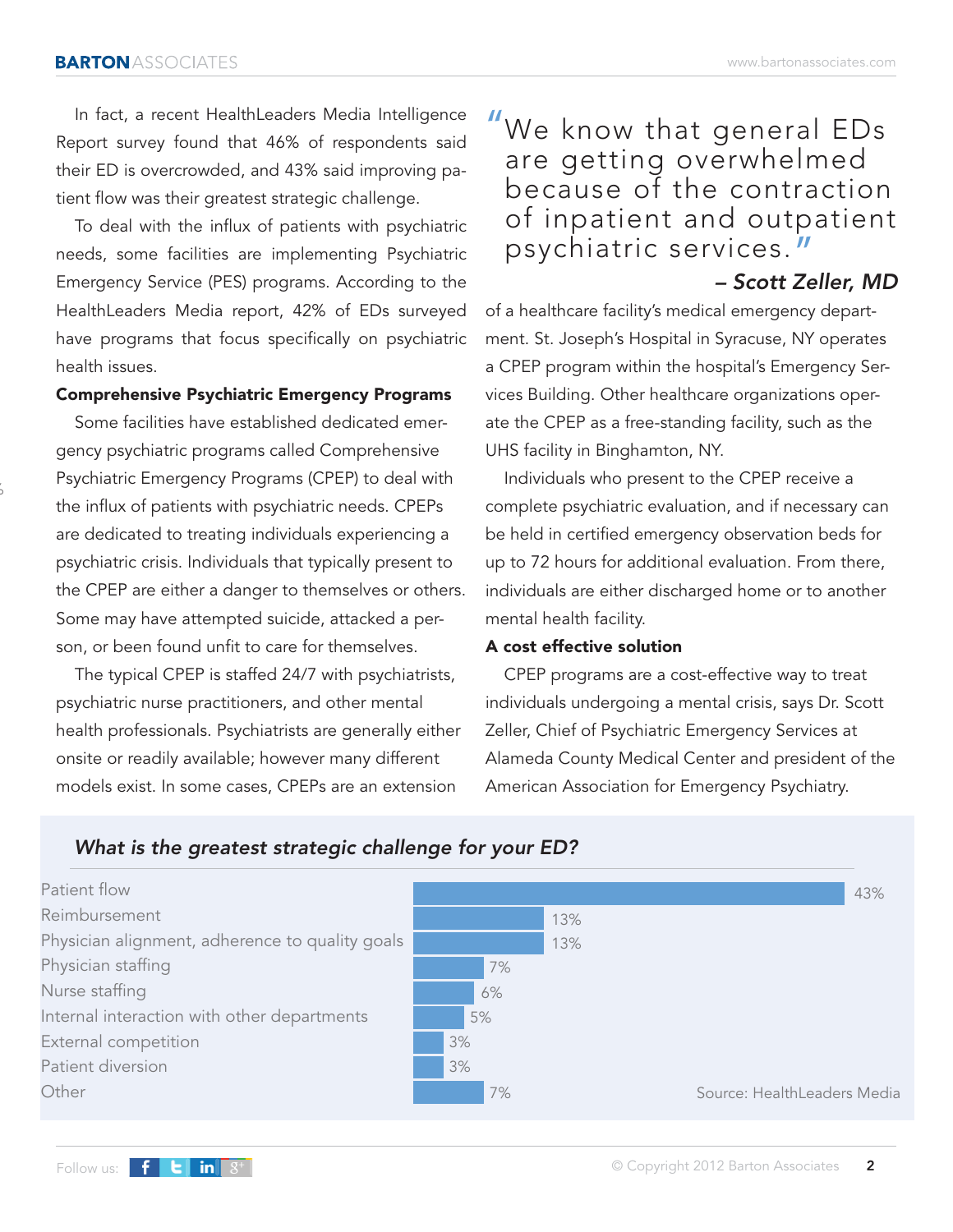

"A good emergency psychiatric program can treat people in crisis and avoid hospitalization 70% of the time," Zeller says. "Many of these patients would be automatically admitted if they presented to the medical ED," Zeller adds.

Quickly treating psychiatric patients and preventing inpatient admission is not only good for the hospital's bottom line—psychiatric patients are typically underfunded or unfunded—it is what is best for the patient. In some medical EDs, psychiatric patients can spend days in the ED waiting for a psychiatric consultation. "That is not the best place for them," Dr. Zun says.

In many areas, CPEPs serve as regional psychiatric evaluation sites. EDs transfer medically stable patients to the CPEP where the staff then treats patients and determines whether inpatient admission is necessary. The facility in which Dr. Zeller practices receives transfers from nine area medical EDs.

"Having one regional CPEP decompresses area EDs and is a very cost-effective solution," Dr. Zeller says, "One day in the CPEP is much cheaper than a psychiatric admission, which would rarely be shorter than three days."

In a 2008 survey conducted by the ACEP, 81% of respondents agreed that regional CPEPs nationwide would be better than the current system of boarding psychiatric patients in the ED.

Regional CPEPs improve the emergency experience for both psychiatric and non-psychiatric patients. The programs ensure psychiatric patients quickly receive the care they need in the appropriate setting while also freeing up valuable emergency beds for non-psychiatric patients in the area's medical EDs. They also help medical EDs move patients through the system more effectively and maximize patient volume.

### **A growing trend**

Dr. Zeller estimates there are 200 dedicated CPEPs in the country. There are even more EDs that offer emergency psychiatric services in other ways, either with a dedicated wing or an emergency psychiatrist on staff. Those numbers are continuing to grow as more facilities learn about the benefits emergency psychiatric programs provide. **B** 

### **CPEP by the numbers:**

**200** CPEPs operating in the United States

**81%** of doctors believe regional CPEPs would be better than the current system of boarding patients

**71%** of patients treated in emergency psychiatric programs avoid hospitalization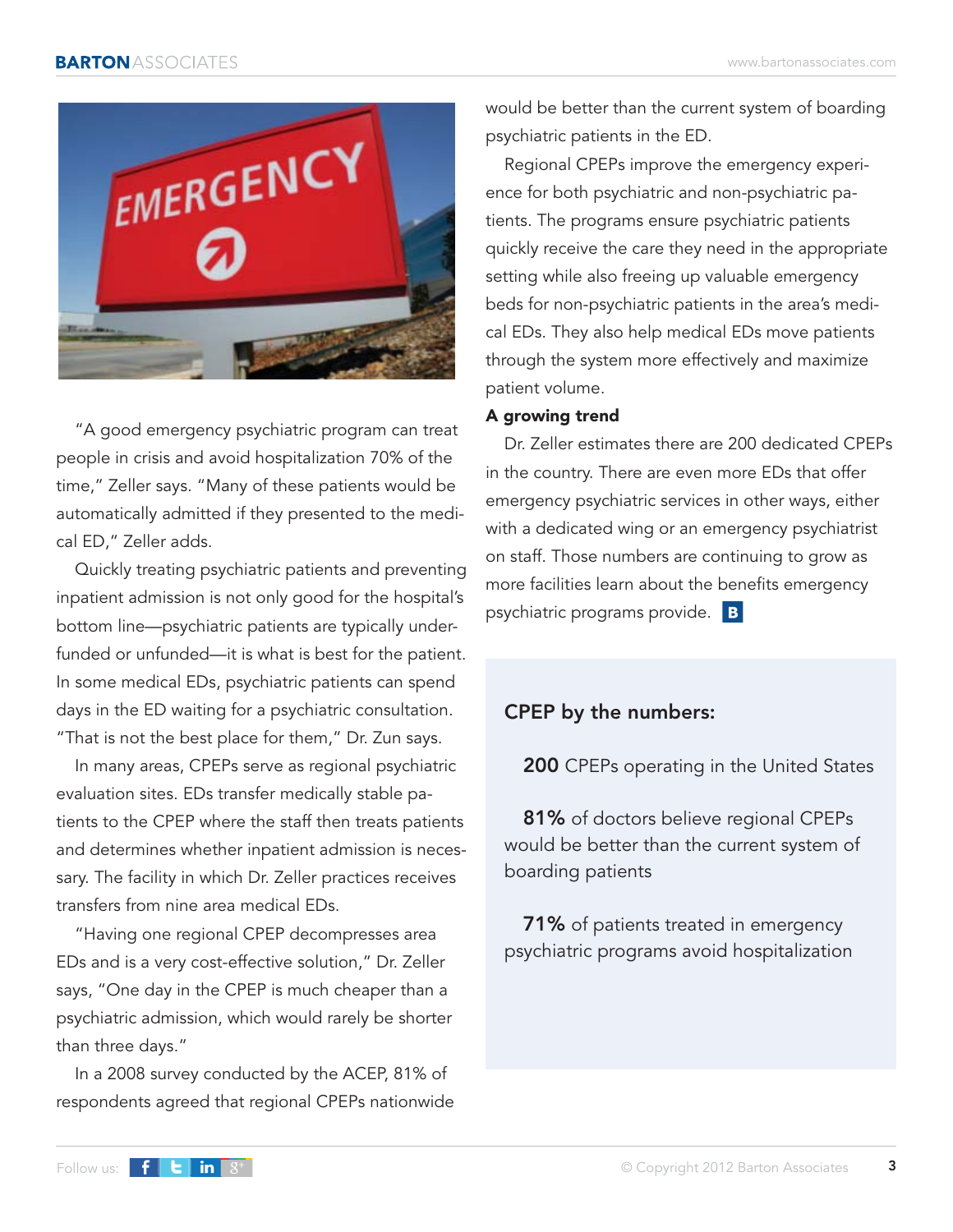# MOBILE CRISIS UNITS AND TELEPSYCHIATRY

Comprehensive Psychiatric Emergency Programs (CPEP) provide care to individuals undergoing a psychiatric crisis, but what about people who cannot get to a CPEP?

That's where mobile crisis units come in. Mobile crisis units provide emer-

gency psychiatric services to individuals who are not willing or able to travel to receive proper treatment. They deploy into the community to perform assessments and in some cases administer medications to individuals undergoing a psychiatric crisis.

In many cases, mobile

emergency psychiatric teams get a majority of referrals from law enforcement, says Dr. Scott Zeller, Chief of Psychiatric Emergency Services at Alameda County Medical Center and president of the American Association for Emergency Psychiatry (AAEP).

For example, police respond to a 911 call about a disturbance. After assessing the situation, officers determine that the individual stopped taking prescribed medication and became paranoid. Police then call the mobile crisis team to come to the scene and handle the situation. Upon their arrival, the police are often free to leave and attend to other calls.

According to Dr. Zeller, mobile teams can be extremely helpful in reducing the number of patients that come to the emergency department (ED) or CPEP. Mobile teams are also used to check up on patients who were recently discharged from the

hospital, making sure individuals are sticking to their medication regimen and going to appointments.

Many rural mental health providers who lack the resources to support an onsite emergency psychiatrist are turning to telepsychiatry. This option allows

a psychiatrist to communicate with individuals via a secure webcam link, rather than in person.

Burke Center, a mental health center in rural Texas, uses telepyschiatry. Within 30 minutes of arrival at Burke Center, the patient is scheduled to see a psychiatrist via videoconferencing re-

gardless of the hour or day of the week.

Some facilities have created a separate unit that houses multiple patients that use telepsychiatry for treatment. Other organizations that cannot afford to create a new unit simply use telepsychiatry technology within the medical ED.

The method works well, according to Dr. Zeller. Initially there was concern that patients would not respond well to speaking with a psychiatrist that appears on a monitor. However, many facilities have actually found patients to be more forthcoming than they would in a face-to-face setting, Dr. Zeller says.

Mobile crisis units and telepsychiatry technology are just two examples of the innovative strategies providers are using to treat psychiatric patients more effectively and efficiently while freeing up valuable resources in the medical ED. **B** 

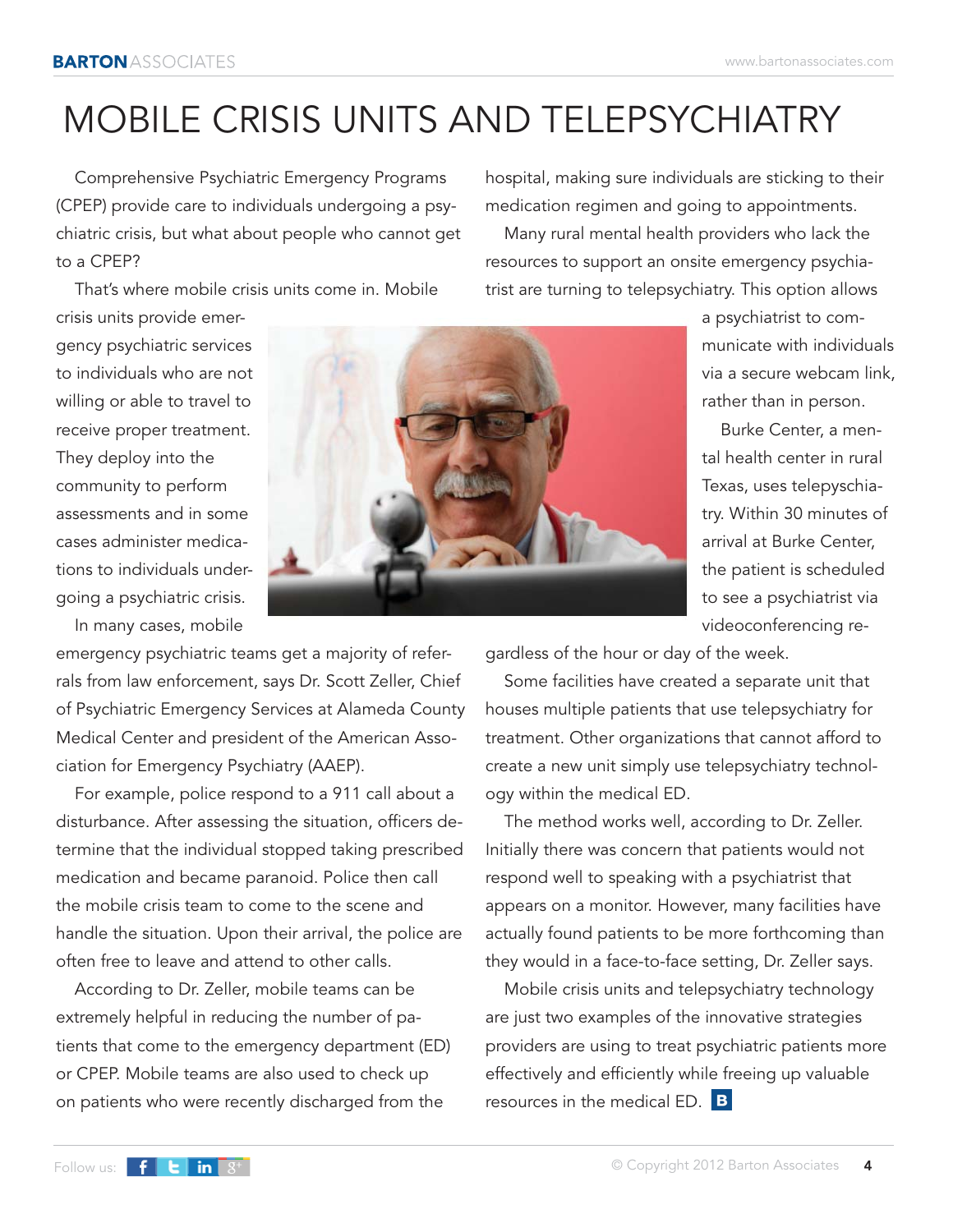# EDUCATIONAL OPTIONS FOR ED STAFF

In a time of decreasing reimbursement, it is not easy for facilities to implement psychiatric emergency programs such as Comprehensive Psychiatric Emergency Programs (CPEP), mobile units, or dedicated telephyschiatry units. The problem is compounded by the fact that psychiatric patients are notoriously under- or un-funded, says Dr. Leslie Zun, Chairman of the Department of Emergency Medicine at Mount Sinai Hospital in Chicago.

"What hospital in this country wants to add a service that doesn't pay?" Dr. Zun asks.

Converting an existing space into an appropriate emergency psychiatric space for a CPEP or dedicated telephyschiatry unit that houses multiple patients can cost millions, Zun says. And purchasing the equipment for a mobile emergency psychiatric unit can be equally expensive.

The hard truth is that many facilities see boarding psychiatric patients in the emergency department (ED) as standard operating procedure. In that case, it is essential that ED staff understand the needs of psychiatric patients in order to ensure the services they receive while boarded in the ED are the same as they would receive on the floor, Zun says.

### **National Update on Behavioral Emergencies**

Dr. Zun developed a national two-day conference to help ED staff understand and treat psychiatric patients. The National Update on Behavioral Emergencies looks at cutting edge techniques for emergency psychiatry and discusses issues such as psychiatric boarding, discharge decisions, and ED treatments.

"We all agree that emergency physicians, psychiatrists, nurse practitioners, and social workers need help when dealing with psychiatric patients in the ED," Dr. Zun says.

The following are a few of the topics that will be discussed at this year's conference, which will be held in Las Vegas December 5-7, 2012:

- New drugs of abuse
- Pediatric behavioral emergencies
- Difficult patient presentations
- Providing psychiatric care with limited resources
- Who can go home with suicidal thoughts

### **Emergency psychiatry certification**

Those who attend the National Update on Behavioral Emergencies earn continuing medical education credits that may be applied towards American College of Emergency Physicians (ACEP) and American Medical Association (AMA) credentials.

At this time there is no specific certification for emergency psychiatry services, but the American Association of Emergency Psychiatrists (AAEP) is looking into developing one, says Dr. Scott Zeller, Chief of Psychiatric Emergency Services at Alameda County Medical Center and president of the AAEP. Doing so would be a step towards standardizing emergency psychiatry and improving patient care. **B**